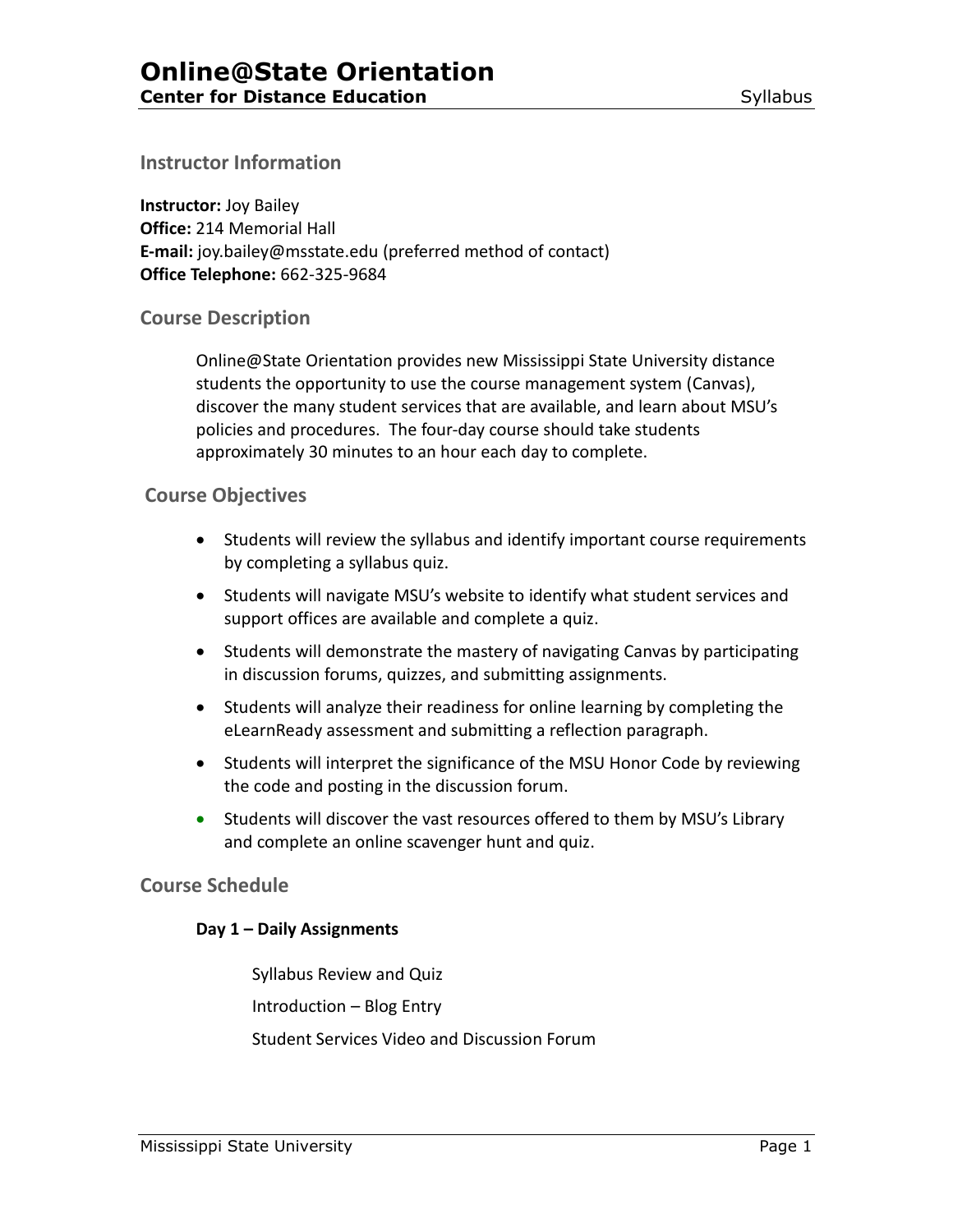# **Online@State Orientation**

# **Center for Distance Education Center for Distance Education**

#### **Day 2 – Daily Assignments**

eLearn Ready Assessment

Reflection Paragraph

Honor Code Information and Discussion Forum

### **Day 3 – Daily Assignments**

Introduction to MSU Library

MSU Library Services Videos

MSU Library Quiz

#### **Day 4 – Daily Assignments**

Program Specific Information (most programs of study)

# **Graded Course Activities**

Visit the **Modules** link in Canvas for details about each assignment listed below.

| <b>Points</b> | <b>Description</b>                 |
|---------------|------------------------------------|
| 100           | Blog Entry - Introduction          |
| 100           | Discussion Post - Student Services |
| 100           | Quiz - Syllabus                    |
| 100           | Quiz - Student Services            |
| 300           | Reflection Paragraph - eLearnReady |
| 100           | Discussion Post - Honor Code       |
| 200           | Quiz - Library Services            |
| 1,000         | <b>Total Points Possible</b>       |

1,000 points are available in this course. To successfully pass the course, students must earn at least 750 points. Students who do not earn at least 750 points will not be released to register for classes.

### **Textbook**

No textbook is required for this course. All course materials will be available online within Canvas.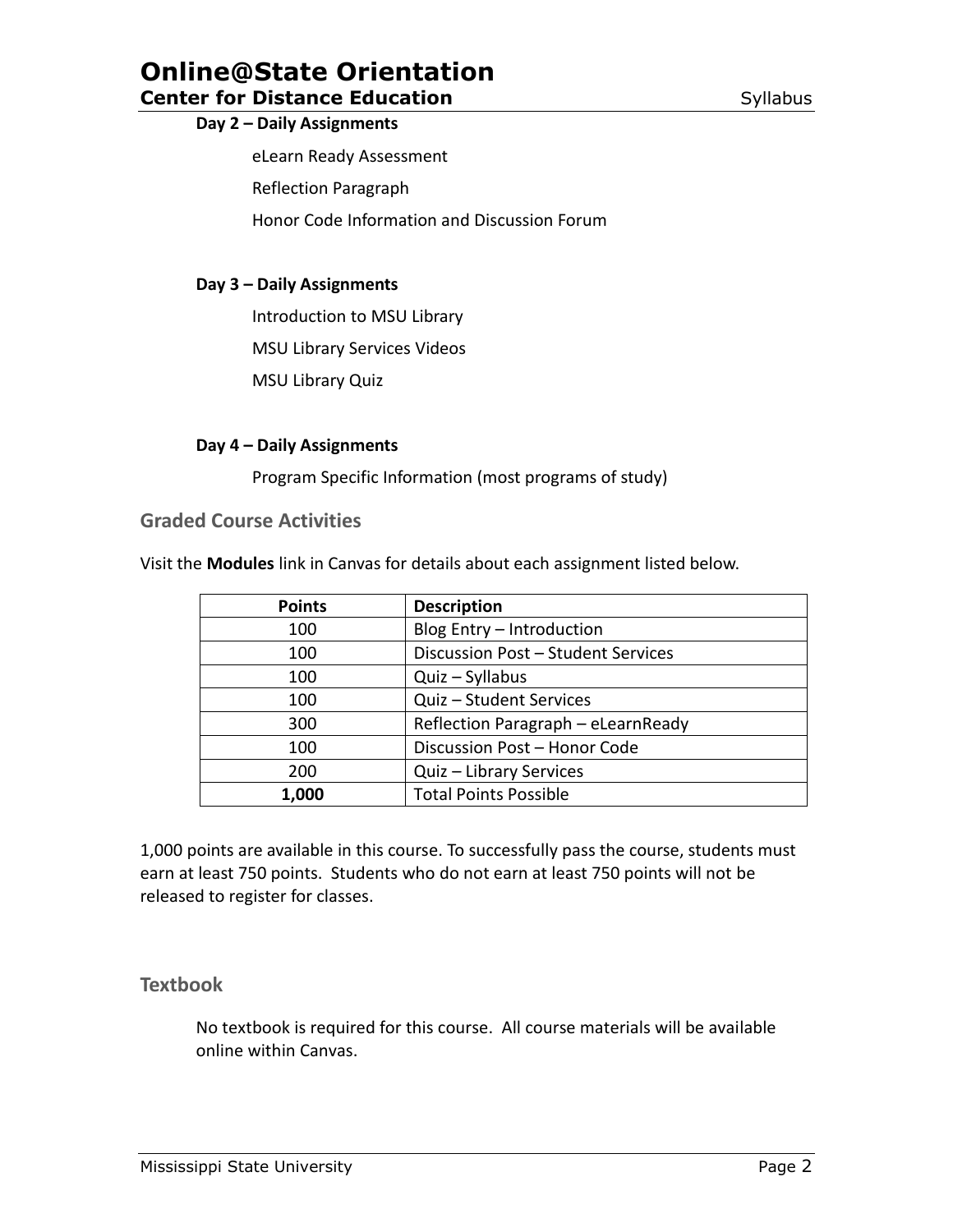# **Online@State Orientation Center for Distance Education** Syllabus

#### **Course Structure**

This course is delivered entirely online through the course management system, Canvas. You will use your MSU NetID and NetPassword to login to the course at canvas.msstate.edu.

In Canvas, you will access online assignments, course materials, and resources. Activities will consist of discussion forums, quizzes, and lectures.

### **Technical Assistance**

If you need technical assistance at any time during the course or to report a problem with Canvas, you should contact the Center for Distance Education help desk at help@online.msstate.edu or by calling 662.325.0278.

### **Participation**

Students are expected to participate in all online activities as listed in the syllabus. Students should access the course each day to check announcements, email, assignments, etc. Each day's assignments should only take approximately 30 minutes to an hour to complete.

# **Build Rapport**

If you find that you have any trouble keeping up with assignments or other aspects of the course, make sure you let your instructor know as early as possible. As you will find, building rapport and effective relationships are key to becoming an effective student. Make sure that you are proactive in informing your instructor when difficulties arise during the semester so that we can help you find a solution.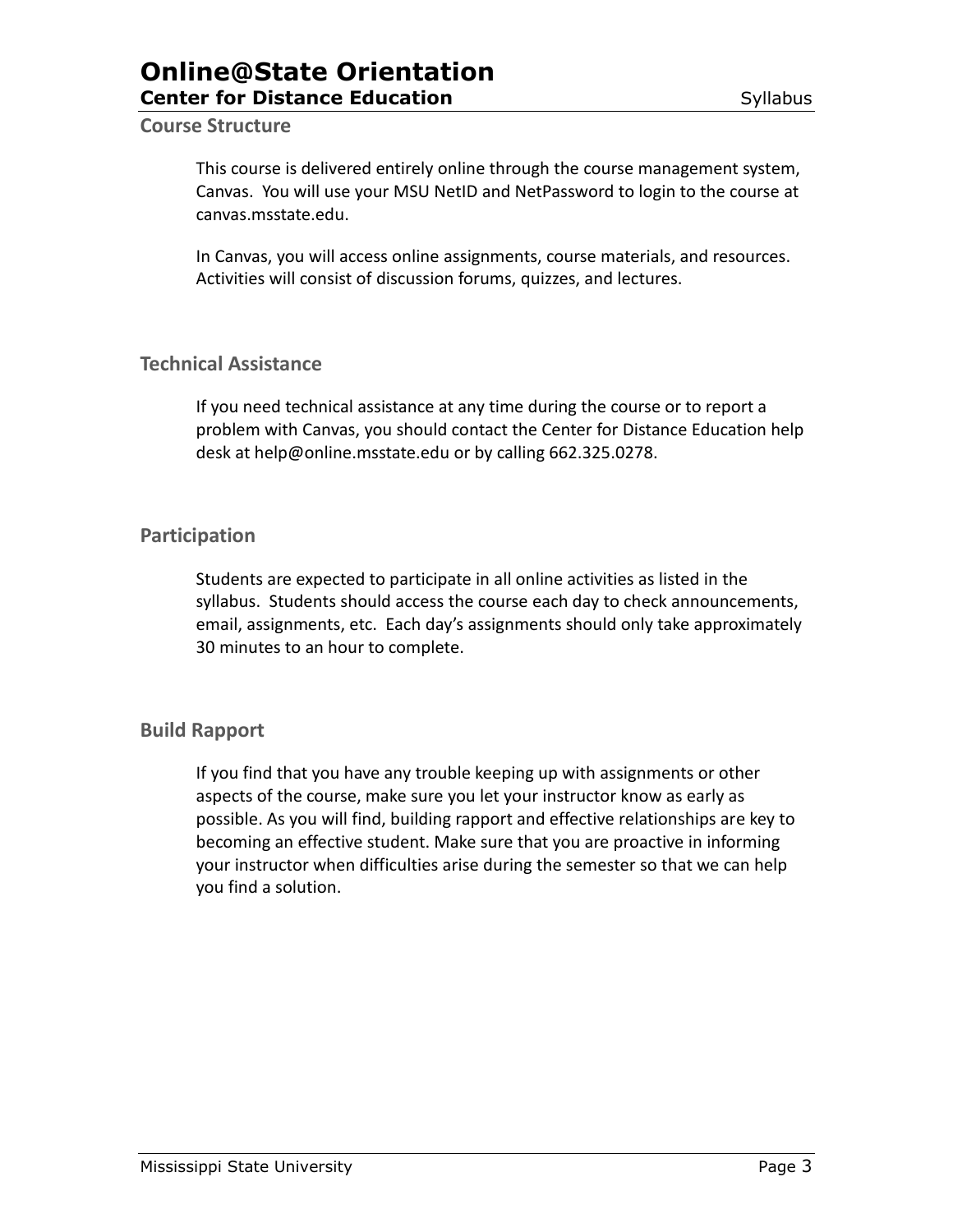# **Online@State Orientation Center for Distance Education** Contraction Syllabus

#### **Assignment Expectations**

All assignments for this course will be submitted electronically through Canvas unless otherwise instructed. Missing assignments will affect the student's grade.

#### **Introduction – Discussion Board Posts (100 points)**

Create a new blog entry to introduce yourself to the instructor and classmates. You are also required to reply to at least two (2) of your classmates' introductory posts.

#### **Discussion Board Posts (200 points)**

You are required to interact with your instructor and classmates on two (2) additional discussion board forums; Students Services and Honor Code. Please use proper grammar, punctuation, and appropriate and relevant content.

#### **Quizzes (400 points)**

There will be four (4) quizzes given throughout the course. You should watch the videos and read the provided documents to obtain the knowledge needed to pass the quizzes.

#### **Reflection Paragraph (300 points)**

After completing the eLearnReady Assessment, you will write a paragraph about what you learned about yourself and submit it within Canvas. The paragraph should be formatted as follows:

- Saved as a PDF or Word document
- Saved using the following file name "eLearnReady LastName" (ex: eLearnReady\_Bailey)
- Single-spaced
- Times Roman Numeral font (12 point)
- Centered heading that includes your name, the title of your reflection, and the semester/year

#### **Accommodations**

If you have a documented disability and require accommodations, please contact the office of Student Support Services at 662.325.3335 or by email at blv24@msstate.edu.